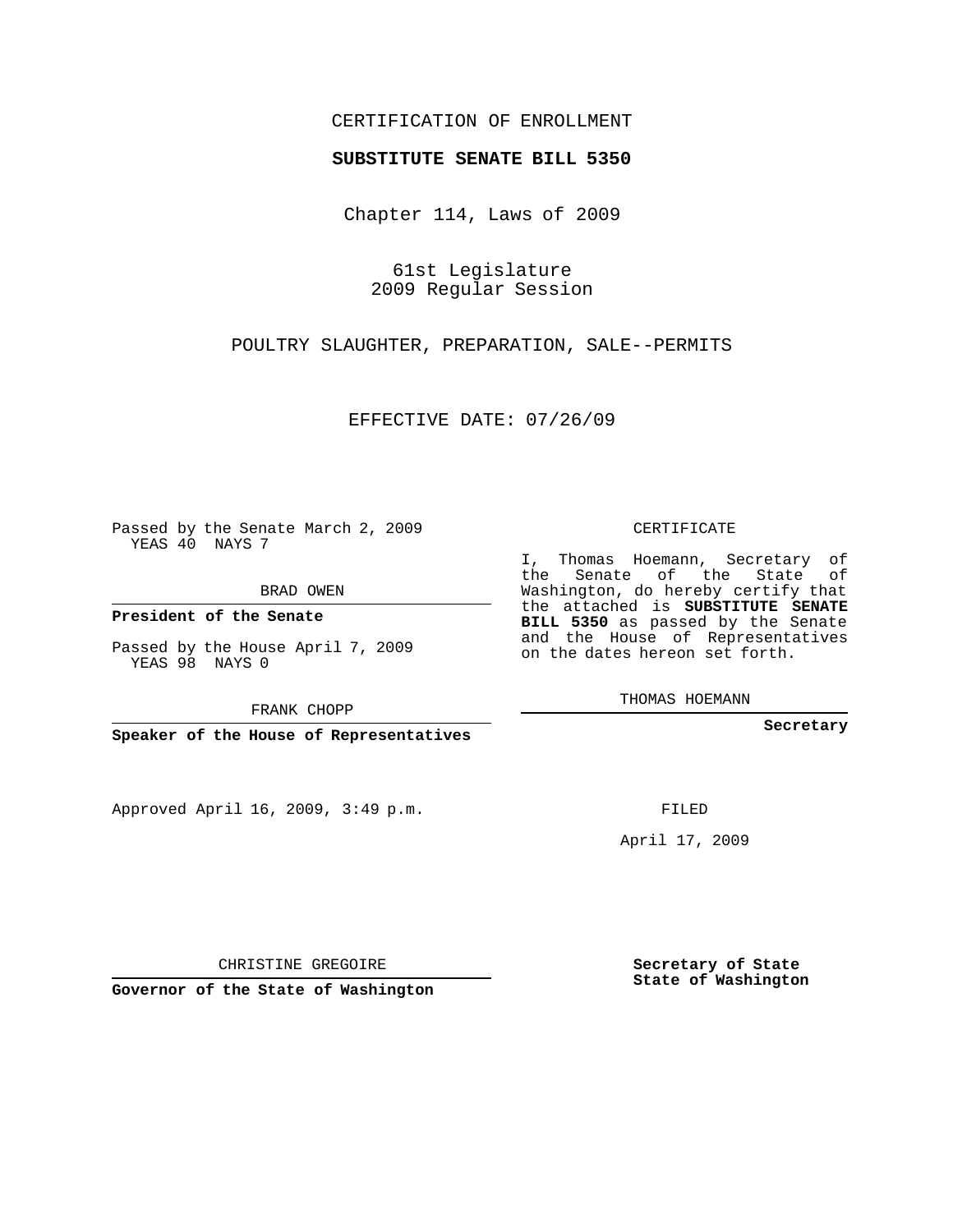## **SUBSTITUTE SENATE BILL 5350** \_\_\_\_\_\_\_\_\_\_\_\_\_\_\_\_\_\_\_\_\_\_\_\_\_\_\_\_\_\_\_\_\_\_\_\_\_\_\_\_\_\_\_\_\_

\_\_\_\_\_\_\_\_\_\_\_\_\_\_\_\_\_\_\_\_\_\_\_\_\_\_\_\_\_\_\_\_\_\_\_\_\_\_\_\_\_\_\_\_\_

Passed Legislature - 2009 Regular Session

## **State of Washington 61st Legislature 2009 Regular Session**

**By** Senate Agriculture & Rural Economic Development (originally sponsored by Senators Haugen, Ranker, and Hatfield)

READ FIRST TIME 02/05/09.

 1 AN ACT Relating to special permits for poultry slaughter, 2 preparation, and sale; and amending RCW 69.07.103.

3 BE IT ENACTED BY THE LEGISLATURE OF THE STATE OF WASHINGTON:

 4 **Sec. 1.** RCW 69.07.103 and 2003 c 397 s 2 are each amended to read 5 as follows:

6  $(1)$  A special( $\overline{1}$ , temporary)) permit issued by the department under 7 this section is required for the slaughter ((and)), preparation, and 8 <u>sale</u> of one thousand or fewer ((<del>pastured chickens</del>)) <u>poultry</u> in a 9 calendar year by ((<del>the agricultural</del>)) <u>a poultry</u> producer ((<del>of the</del> 10 ehickens)) for the sale of whole raw ((chickens-by-the-producer)) 11 poultry directly to the ultimate consumer at the producer's farm((, and 12 for such sale. Such activities shall not be conducted without the 13 permit. However, if the)). Activities ((are)) conducted under ((such 14  $\alpha$ )) the permit((, the activities are exempted)) are exempt from any 15 other licensing requirements of this chapter.

 $(2)(a)$  The department must adopt by rule requirements for  $(a + b)$  special, temporary permit for the activities described in subsection  $(1)$  of this section)) the permit. The requirements must be generally 19 patterned after those established by ((WAC 246-215-190 as it exists on